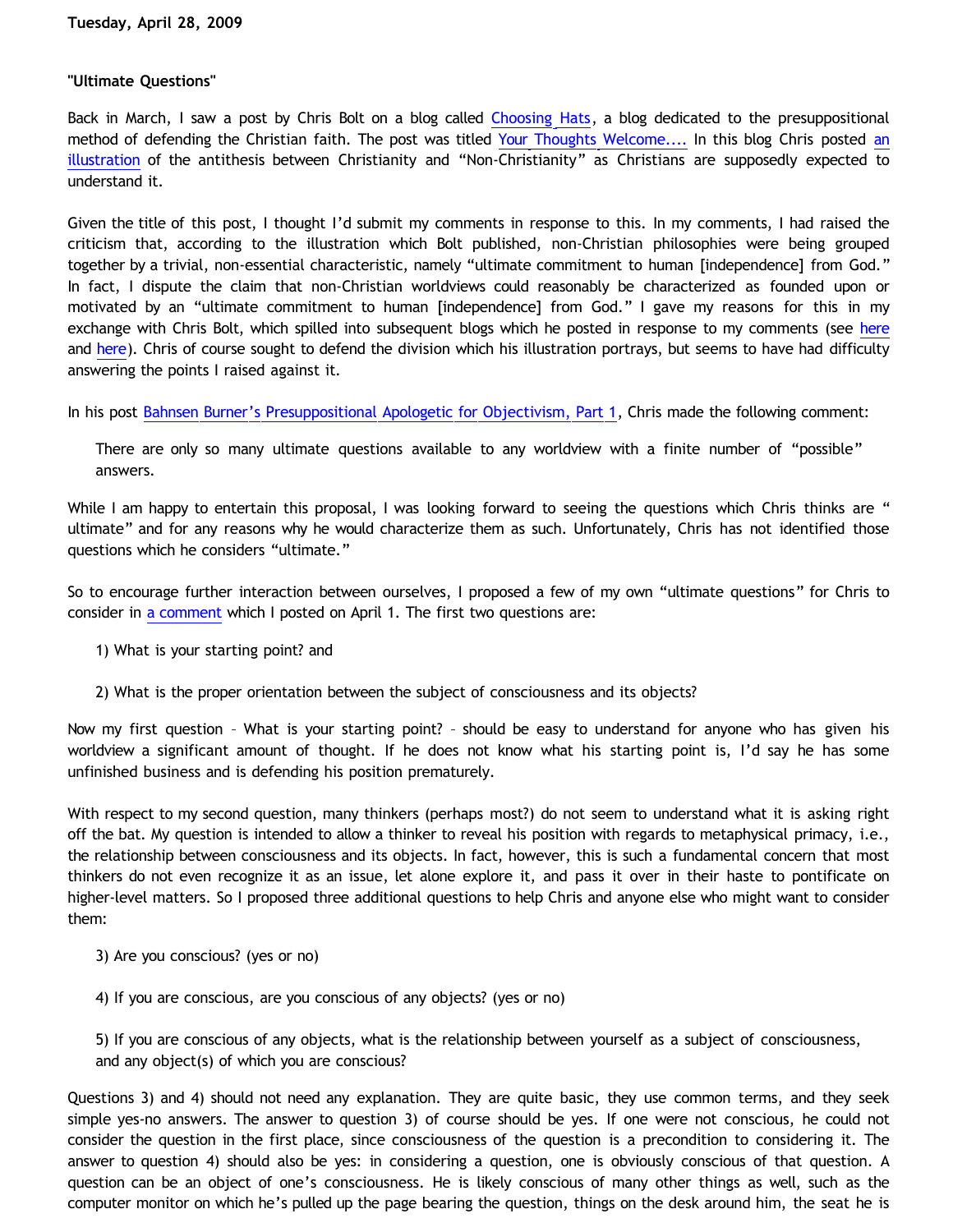sitting in, noises that may be sounding during the time he's considering the question, such as the whirring of his computer hard drive, a ticking clock on the wall, a car passing by on the street in front of his house, birds chirping in trees outside his window, etc. All of these things would be objects of his consciousness if in fact he is aware of such things.

Now with respect to question 5), I can understand that this may be new territory for many thinkers. But it focuses on the most fundamental issue in all philosophy. The answer which a worldview gives to this question determines whether it is objective or subjective, rational or irrational, suitable for man's life on earth, or unsuitable. Of course, once one does answer this question when he finally does consider it, it remains to be seen whether or not the views he endorses are consistent with the answer that he gives.

Perhaps I'm just naïve, but I was really hoping that Chris would take a few moments and consider these questions, and post his answers to them. After all, as he himself points out, there are only so many ultimate questions one can ask, and only a finite number of possible answers. My questions are intended to penetrate to the very core of one's worldview, to the most fundamental level of one's "presuppositions." I would think that presuppositionalist apologists would relish questions of this nature. It's been nearly a month now since I posed my questions to Chris. Perhaps he's still thinking about them.

by Dawson Bethrick

*posted by Bahnsen Burner at [6:00 AM](http://bahnsenburner.blogspot.com/2009/04/ultimate-questions.html)*

## **6 Comments:**

[Justin Hall](http://www.blogger.com/profile/17804641315202800289) said...

umm... Ultimate questions

- 1. Where did everything come from? (stolen concept)
- 2. What is "our" purpose here? (more stolen concepts)
- 3. Who determines whats right and wrong and has the force to back it up? (subjective morality)
- 4. Where do we go when we die? (question begging)

#### Did I forget anything?

ask a stupid question, odds are you will get a stupid answer.Sorry for the terse comment, however in the real world and not the fantasy realm of mystics, I have just learned I will need to seek new employment in our wonderful economy. the so called ultimate questions seem to often devolve down to, where did we come from, what do we do while we are here, and finally where do we go after this.

#### [April 28, 2009 6:37 PM](http://bahnsenburner.blogspot.com/2009/04/818009313719077382)

[danielj](http://www.blogger.com/profile/12386575757949129658) said...

What is the answer to question 5?

[May 08, 2009 3:00 AM](http://bahnsenburner.blogspot.com/2009/04/8580712503048260833)

#### [Justin Hall](http://www.blogger.com/profile/17804641315202800289) said...

By even asking the question we can infer how you would have to answer the question implicitly. If the answer was subjective, then there is no metaphysical basis to allow for an epistemology in which any question would be meaningful in the first place. So to even ask what is the answer to question 5 affirms on the part of any one asking that the answer is objective.